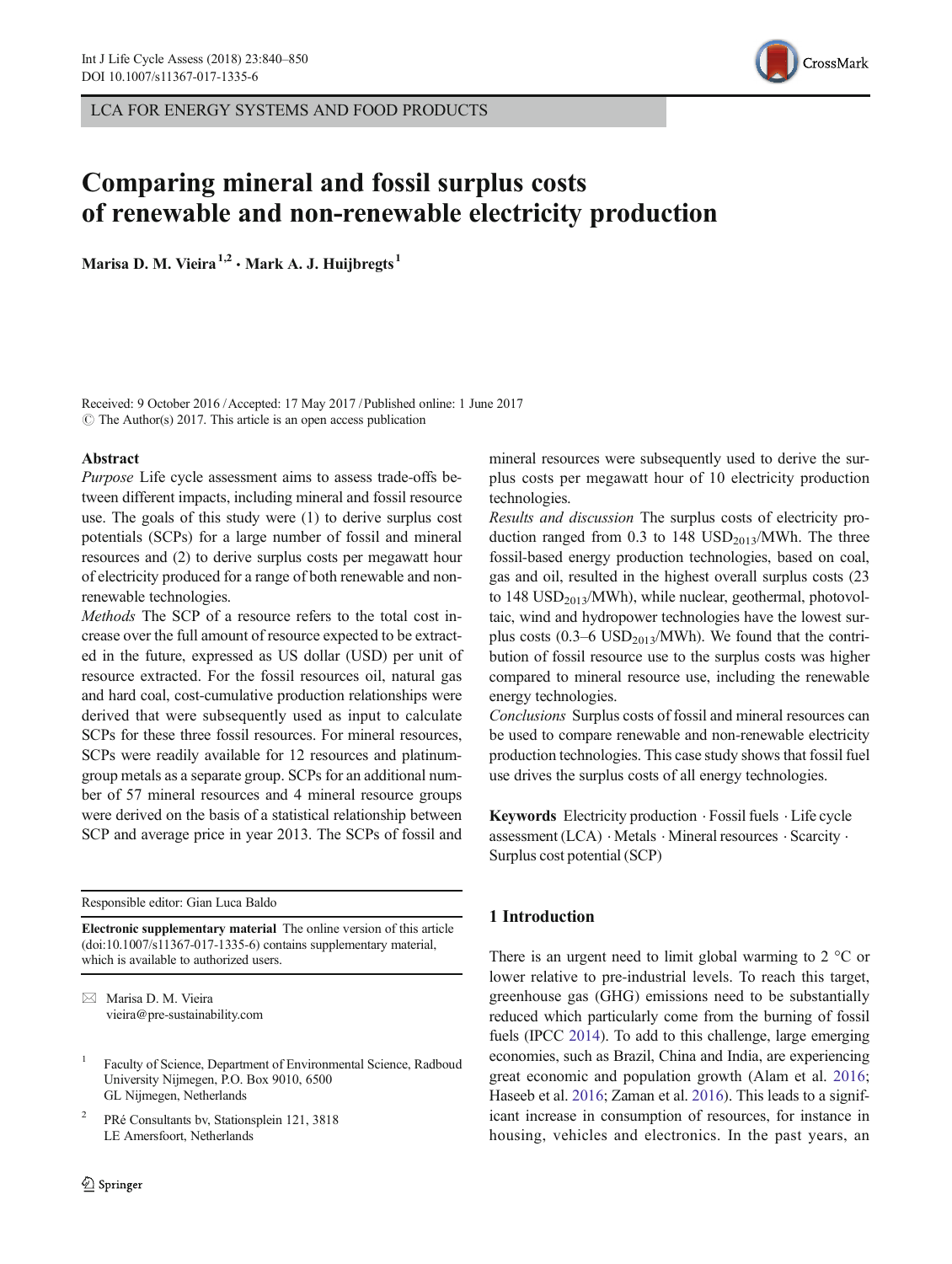accelerated shift toward renewable (low-carbon) energy technologies can be observed (International Energy Agency [2015\)](#page-9-0). The large-scale implementation of renewable energy technologies, however, comes with increased use of mineral resources, such as copper for photovoltaic systems and iron for wind power plants (Hertwich et al. [2014;](#page-9-0) Kleijn et al. [2011](#page-10-0); Pehlken et al. [2017\)](#page-10-0).

When comparing different electricity production technologies, trade-off evaluation with life cycle assessment is crucial (Prado-Lopez et al. [2016\)](#page-10-0). To evaluate the trade-offs in using fossil vs. mineral resources to produce energy, surplus cost can be used as an indicator. The surplus cost potential of a resource is a suggested measure of the short-term economic scarcity of that resource assuming that its production costs will increase with continued production. Steen ([1999](#page-10-0)) was the first to propose surplus cost as an indicator to assess the life cycle impacts of products, services and technologies. Despite this development from the 90s and others that followed, currently there is still extensive debate about natural resources in life cycle impact assessment (LCIA) (Dewulf et al. [2015](#page-9-0); Drielsma et al. [2016](#page-9-0); Lieberei and Gheewala [2017](#page-10-0); Sonderegger et al. [2017;](#page-10-0) Steen and Palander [2016\)](#page-10-0). The European Commission-Joint Research Centre-Institute for Environment and Sustainability [\(2011](#page-9-0)) indicated surplus costs as a promising approach to quantify abiotic resource scarcity but has, nevertheless, considered it not mature for recommendation in the evaluation of product life cycle impacts. Drielsma et al. ([2016\)](#page-9-0) also point to the potential of using economic scarcity as indicator for short-term availability. The surplus cost potential indicator can be seen as one example of how economic scarcity can be used in LCIA-based resource scarcity assessments. Recently, Vieira et al. [\(2016\)](#page-10-0) derived surplus cost potentials (SCP) for metals, quantifying the average cost increase expected from future resource extractions. They described the relation between costs and extraction with cost-cumulative tonnage relationships and considered two different reserve estimates, i.e. (economic demonstrated) reserves and ultimate recoverable resource, in their SCP calculations. Ponsioen et al. ([2014](#page-10-0)) derived SCPs for fossil fuels with cost-cumulative tonnage curves as well but focussed on marginal cost changes in the current situation and considered economic discounting in their calculations. Although substantial progress has been made in the further development of the SCP method, for practical application, the number of mineral resources needs to be expanded and the assessment of fossil fuels and mineral resources needs to be aligned (Klinglmair et al. [2014](#page-10-0)).

The goal of the study was to derive average surplus cost potentials for a large number of mineral and fossil resources. The SCPs were subsequently applied to derive surplus costs for non-renewable (hard coal, natural gas, oil, nuclear) and renewable (wind, solar, hydro, geothermal) electricity production in 56 countries.

#### 2 Methods and data

#### 2.1 Fossil resources

The SCP of fossil resource  $x$  was calculated by

 $\sim$ 

$$
SCPx(fossil) = \frac{\int_{CFEx}^{MFE_x} (\Delta C_x) dFE_x}{R_x}
$$
 (1)

where  $C_x$  is the production cost of fossil resource x (in USD/kg) or USD/ $Nm^3$  x) determined via a cost-cumulative production relationship (see Eq. (2)),  $FE_x$  is the future extraction (in kg or Nm<sup>3</sup>),  $R_x$  is the total future production (in kg or Nm<sup>3</sup>), MFE<sub>x</sub> is the maximum amount available for extraction (in kg or  $Nm^3$ ) and CFE<sub>x</sub> is the current cumulative tonnage (in kg or Nm<sup>3</sup>) of fossil resource  $x$  extracted. There is a very important assumption of this model, namely that all reserves up to MFE will be extracted. The cumulative fossil resource extracted (CFE), the maximum amount available (MFE) and the actual reserve  $(MFE - CFE)$  for crude oil, hard coal and natural gas were taken from the International Energy Agency ([2013](#page-9-0)) (see the Electronic Supplementary Material and Fig. [1](#page-2-0)).

The cost of fossil resource  $x$  was based on the cumulative tonnage extracted of that fossil resource. The relationship between the two variables was derived by fitting a log-linear curve through the cost and cumulative production:

$$
C_x = \frac{1}{a_x + b_x \cdot \ln(\text{CFE}_x)}\tag{2}
$$

where  $a_x$  and  $b_x$  are, respectively, the intercept and slope of the log-linear distribution of the cost-cumulative production relationship for fossil resource  $x$ .

The data used to derive the cost-cumulative production relationships for crude oil, natural gas and hard coal was retrieved from the International Energy Agency ([2013](#page-9-0)). The cost data reported by the International Energy Agency [\(2013\)](#page-9-0) was in 1998 US dollars. The CPI Inflation Calculator (Bureau of Labor Statistics [2014](#page-9-0)) was used to convert the CFs into US dollars for 2013 (USD<sub>2013</sub>). For crude oil and natural gas, the data of the IEA includes the costs and amounts of fossil resources extracted up to now and expected for the future per production technique, e.g. conventional oil or oil in ultra-deep water. For hard coal, a production-cost curve is provided with free-on-rail (FOR) production costs up to the 2011 estimate of 728 gigatonnes (Gt) of global hard coal reserves (International Energy Agency [2013](#page-9-0)). The FOR production cost includes the cost of mining and delivering the coal from the mine plus surface handling, coal preparation or beneficiation, storage and loading costs. The International Energy Agency [\(2013\)](#page-9-0) estimates require assumptions related to the different factors influencing production costs, such as differences in the specific resource category to be exploited, the location of current and future reservoirs and the evolution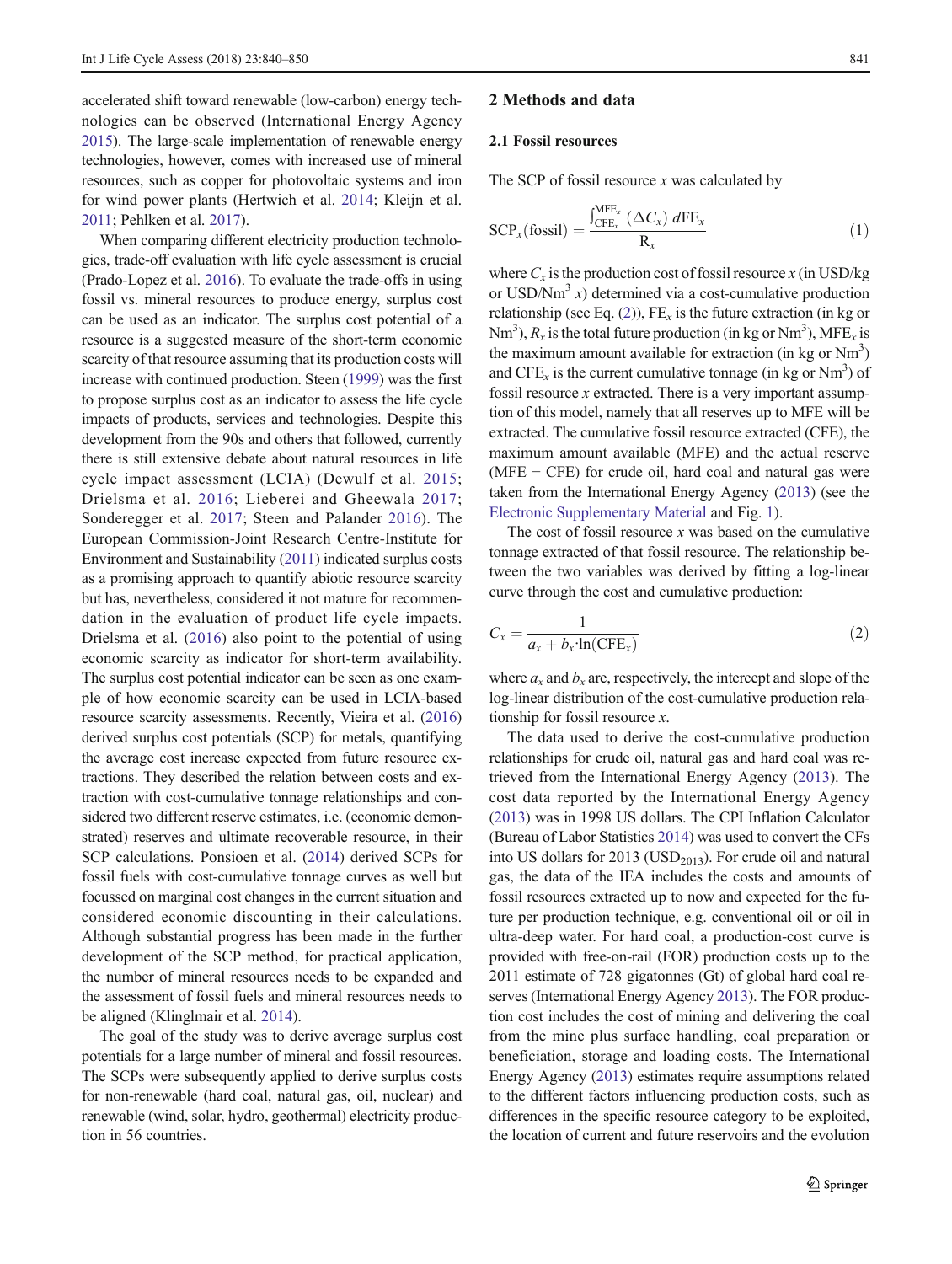<span id="page-2-0"></span>Fig. 1 Visualization of the derivation of the surplus cost potential following an average approach and a log-linear costcumulative production curve from the current cumulative fossil extracted (CFE) up to the global maximum fossil available for extraction (MFE)



(kg or  $Nm^3 x$ )

of capital costs for upstream and downstream production stages. Future operation costs particularly depend on assumptions concerning the development and use of new technologies to facilitate access to more resources (reducing costs) and the increased depletion of reservoirs (increasing costs). We refer the reader to the International Energy Agency [\(2013\)](#page-9-0) report for more detailed information concerning the assumptions and uncertainties behind the derivation of the global cost curves (pages 227–234 of the report).

A log-linear least-squares fit was applied to the costcumulative tonnage data to derive the intercept parameter a and the slope parameter  $b$  of the cost-cumulative tonnage relationship for each fossil resource (see SI). The standard error of a and b and the explained variance  $(R^2)$  were also reported for each fit. The software R project for statistical computing version 3.2.1 (2015-06-18) (R Development Core Team [2015\)](#page-10-0) was used for this purpose. The step to derive data points from the fossil resource charts from the International Energy Agency [\(2013](#page-9-0)) to derive the cost-cumulative production curves is described in detail in the Electronic Supplementary Material.

To express  $SCPs$  in  $USD<sub>2013</sub>$  per gigajoules, we use the higher heating values used in the ecoinvent database (Jungbluth and Frischknecht [2010\)](#page-9-0), namely 45.8, 19.1 and 38.3 MJ/kg or  $m<sup>3</sup>$  for crude oil, hard coal and natural gas, respectively.

## 2.2 Mineral resources

Vieira et al. [\(2016\)](#page-10-0) derived SCP values for 12 metals and platinum-group metals as a group with two reserve estimates, reserves and ultimate recoverable resource. Here, only 'reserves', defined as the amount of a mineral resource which can be economically extracted or produced at current prices and state of technology (U.S. Geological Survey [2016](#page-10-0)), were used. There are, however, mineral resources for which there are no SCPs available because cost and extraction data per mine are lacking. Here, we extended the number of metals and mineral resources covered by deriving a log-linear relationship between surplus cost potentials and prices for metals and mineral resources:

$$
SCPx(mineral) = 10a \times priceb
$$
 (3)

where  $a$  and  $b$  are, respectively, the intercept and slope of the log-linear regression. In commoditized markets, as is the case for mineral and metal resources, price tends to converge toward cost (Crowson [2011](#page-9-0); Dixon [2009](#page-9-0); Tilton and Lagos [2007](#page-10-0)).

For the regression analysis, the mineral SCPs of Vieira et al. [\(2016](#page-10-0)) were used, while price data for 2013 was retrieved from Kelly and Matos [\(2013\)](#page-9-0) except for the platinum-group metals and uranium. For palladium, platinum and rhodium, average price data for 2013 was retrieved from Kitco Metals Inc. [\(2015\)](#page-10-0). The ESA spot  $U_3O_8$  data (a weighted average of triuranium octoxide prices paid by EU utilities for uranium delivered under spot contracts during the reference year) published by the Euratom Supply Agency ([2015\)](#page-9-0) was used to calculate the price for uranium. The SCP and price values of the 12 resources and platinum-group metals as a group that were used as input to construct the regression model are reported in Table [1](#page-3-0) and in the Electronic Supplementary Material, respectively.

The regression was applied to 57 additional mineral resources and for the groups garnets, gemstones, rare earths and zirconium mineral concentrates to derive SCP values from price data. The price data can also be found in the Electronic Supplementary Material.

## 2.3 Electricity production technologies

Data for 10 electricity technologies has been retrieved from ecoinvent v3.2, system model Recycled content (Ecoinvent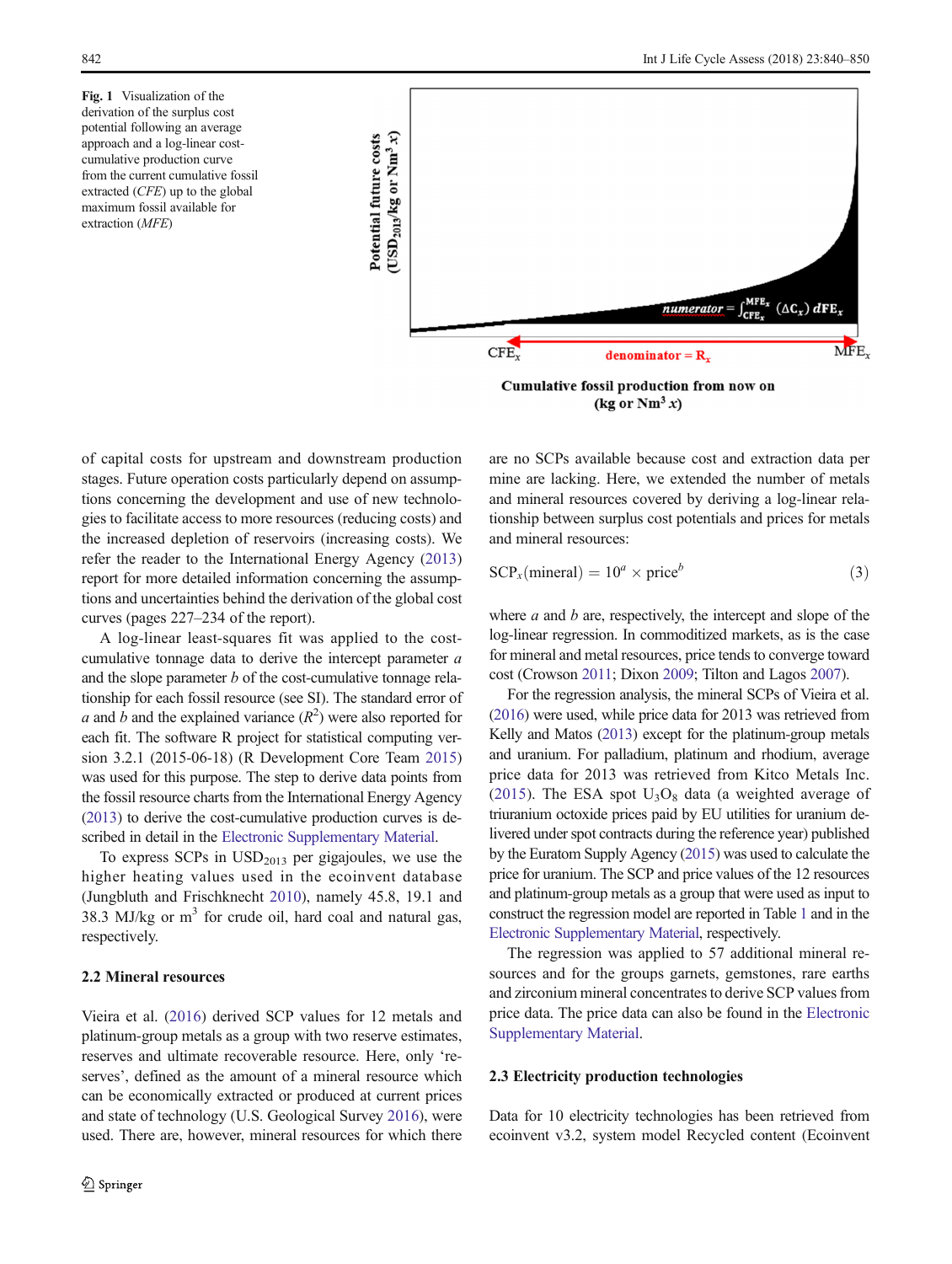<span id="page-3-0"></span>Table 1 Surplus cost potential (SCP) of fossil and mineral resources, the latter determined for reserves

| Name                 | Unit            | Element       | Surplus cost potential<br>$(SCP)$ USD <sub>2013</sub> /unit | Source               |
|----------------------|-----------------|---------------|-------------------------------------------------------------|----------------------|
| Crude oil            | kg              |               | $4.57 \times 10^{-1}$                                       | Empirically derived  |
| Natural gas          | Nm <sup>3</sup> |               | $3.01 \times 10^{-1}$                                       | Empirically derived  |
| Hard coal            | kg              |               | $3.41 \times 10^{-2}$                                       | Empirically derived  |
| Crude oil            | GJhhv           |               | $9.97 \times 10^{0}$                                        | Empirically derived  |
| Natural gas          | GJhhv           |               | $7.87 \times 10^{0}$                                        | Empirically derived  |
| Hard coal            | GJhhv           |               | $1.79 \times 10^{0}$                                        | Empirically derived  |
| Aluminium            | kg              | Al            | $4.03 \times 10^{-1}$                                       | Derived from price   |
| Antimony             | kg              | Sb            | $1.89 \times 10^{0}$                                        | Derived from price   |
| Arsenic              | kg              | As            | $1.57 \times 10^{-1}$                                       | Derived from price   |
| Ball clay            | kg              |               | $9.27 \times 10^{-3}$                                       | Derived from price   |
| <b>Barite</b>        | kg              |               | $2.88 \times 10^{-2}$                                       | Derived from price   |
| Bauxite              | kg              |               | $6.06 \times 10^{-3}$                                       | Derived from price   |
| Bentonite clay       | kg              |               | $1.39 \times 10^{-2}$                                       | Derived from price   |
| Beryllium            | kg              | Be            | $7.57 \times 10^{1}$                                        | Derived from price   |
| <b>Bismuth</b>       | kg              | Bi            | $3.48 \times 10^{0}$                                        | Derived from price   |
| <b>Boron</b>         | kg              | B             | $1.39 \times 10^{-1}$                                       | Derived from price   |
| Cadmium              | kg              | Cd            | $3.73 \times 10^{-1}$                                       | Derived from price   |
| Cesium               | kg              | Ce            | $1.00 \times 10^4$                                          | Derived from price   |
| Chromium             | kg              | Cr            | $4.56 \times 10^{-1}$                                       | Derived from price   |
| Chrysotile           | kg              |               | $3.56 \times 10^{-1}$                                       | Derived from price   |
| Clay, unspecified    | kg              |               | $1.35 \times 10^{-2}$                                       | Derived from price   |
| Cobalt               |                 | Co            | $5.00\times10^{0}$                                          | Derived from price   |
| Copper               | kg              | Cu            | $5.21 \times 10^{-1}$                                       | Vieira et al. (2016) |
|                      | kg              |               | $8.99 \times 10^{1}$                                        |                      |
| Diamond (industrial) | kg              | $\mathcal{C}$ | $6.02 \times 10^{-2}$                                       | Derived from price   |
| Diatomite            | kg              |               | $1.97 \times 10^{-2}$                                       | Derived from price   |
| Feldspar             | kg              |               |                                                             | Derived from price   |
| Fire clay            | kg              |               | $5.01 \times 10^{-3}$                                       | Derived from price   |
| Fuller's earth       | kg              |               | $1.91 \times 10^{-2}$                                       | Derived from price   |
| Gallium              | kg              | Ga            | $8.26 \times 10^{1}$                                        | Derived from price   |
| Germanium            | kg              | Ge            | $3.00 \times 10^{2}$                                        | Derived from price   |
| Gold                 | kg              | Au            | $6.54 \times 10^{3}$                                        | Derived from price   |
| Graphite             | kg              | $\mathbf C$   | $2.27 \times 10^{-1}$                                       | Derived from price   |
| Gypsum               | kg              |               | $3.80 \times 10^{-3}$                                       | Derived from price   |
| Hafnium              | kg              | Hf            | $9.49 \times 10^{1}$                                        | Derived from price   |
| Ilmenite             | kg              |               | $4.82 \times 10^{-2}$                                       | Derived from price   |
| Indium               | kg              | In            | $1.01 \times 10^{2}$                                        | Derived from price   |
| Iodine               | kg              | $\rm I$       | $7.53 \times 10^{0}$                                        | Derived from price   |
| Iron                 | kg              | Fe            | $1.15 \times 10^{-2}$                                       | Vieira et al. (2016) |
| Iron ore             | kg              |               | $2.22 \times 10^{-2}$                                       | Derived from price   |
| Kaolin               | kg              |               | $3.08\times10^{\text{-}2}$                                  | Derived from price   |
| Kyanite              | kg              |               | $6.16 \times 10^{-2}$                                       | Derived from price   |
| Lead                 | kg              | Pb            | $1.44 \times 10^{-1}$                                       | Vieira et al. (2016) |
| Lime                 | kg              |               | $2.55 \times 10^{-2}$                                       | Derived from price   |
| Lithium              | kg              | Li            | $8.32 \times 10^{-1}$                                       | Derived from price   |
| Magnesium            | kg              | Mg            | $8.96 \times 10^{-1}$                                       | Derived from price   |
| Manganese            | kg              | Mn            | $1.39 \times 10^{0}$                                        | Vieira et al. (2016) |
| Mercury              | kg              | Hg            | $9.44 \times 10^{0}$                                        | Derived from price   |
| Molybdenum           | kg              | Mo            | $2.15 \times 10^{0}$                                        | Vieira et al. (2016) |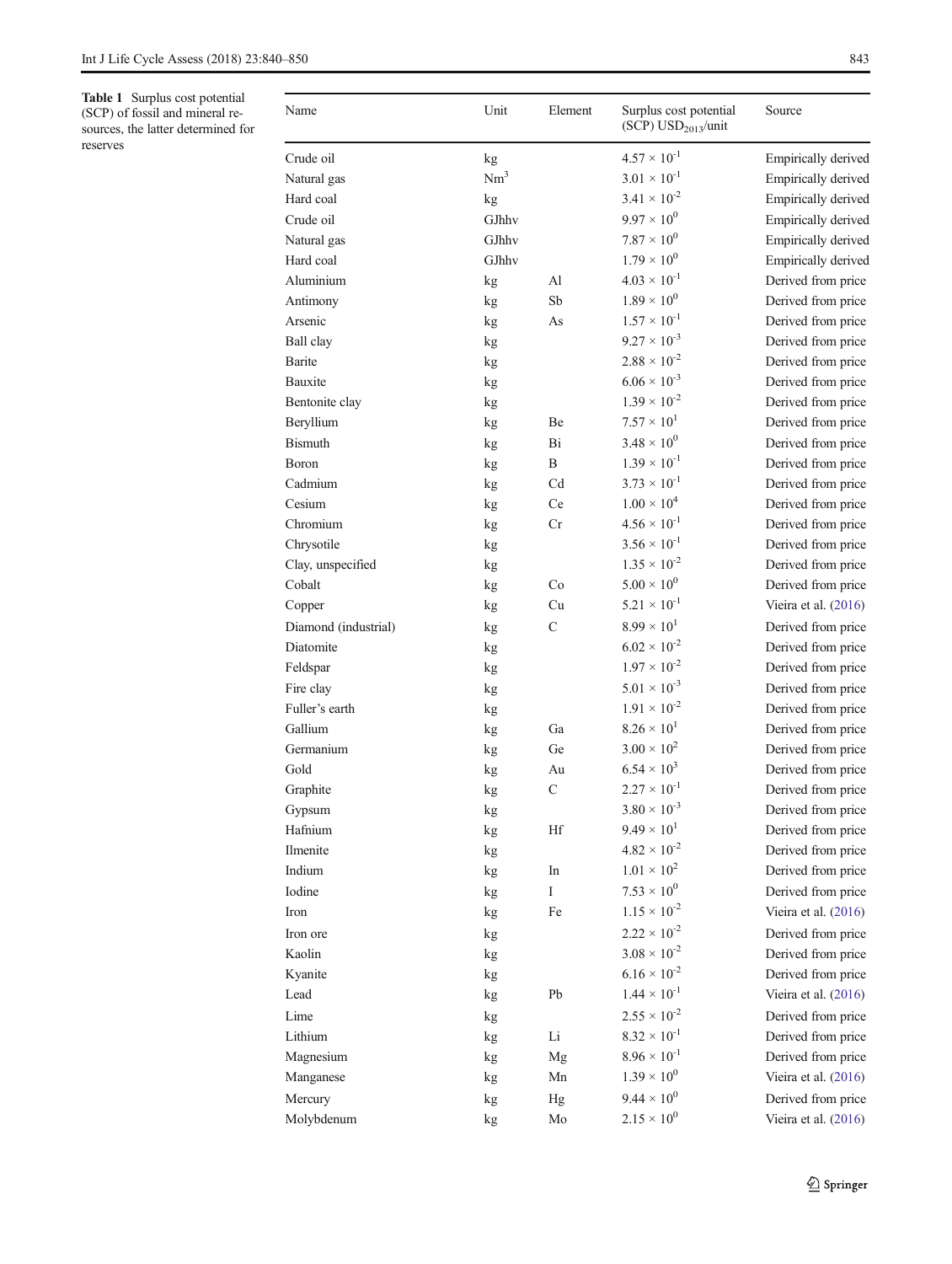Table 1 (continued)

| Name                           | Unit | Element   | Surplus cost potential                | Source                 |
|--------------------------------|------|-----------|---------------------------------------|------------------------|
|                                |      |           | (SCP) $\text{USD}_{2013}\text{/unit}$ |                        |
| Nickel                         | kg   | Ni        | $2.54 \times 10^{0}$                  | Vieira et al. $(2016)$ |
| Palladium                      | kg   | Pd        | $1.92 \times 10^{3}$                  | Vieira et al. (2016)   |
| Perlite                        | kg   |           | $1.19 \times 10^{-2}$                 | Derived from price     |
| Phosphorus                     | kg   | ${\bf P}$ | $1.73 \times 10^{-1}$                 | Derived from price     |
| Platinum                       | kg   | Pt        | $6.30 \times 10^{3}$                  | Vieira et al. (2016)   |
| Potash                         | kg   |           | $1.25 \times 10^{-1}$                 | Derived from price     |
| Pumice and pumicite            | kg   |           | $7.58 \times 10^{-3}$                 | Derived from price     |
| Rhenium                        | kg   | Re        | $4.92 \times 10^{2}$                  | Derived from price     |
| Rhodium                        | kg   | Rh        | $1.35 \times 10^{4}$                  | Vieira et al. (2016)   |
| Rutile                         | kg   |           | $2.12 \times 10^{-1}$                 | Derived from price     |
| Selenium                       | kg   | Se        | $1.39 \times 10^{1}$                  | Derived from price     |
| Silicon                        | kg   | Si        | $4.95 \times 10^{-1}$                 | Derived from price     |
| Silver                         | kg   | Ag        | $7.31 \times 10^{1}$                  | Vieira et al. (2016)   |
| Strontium                      | kg   | Sr        | $1.06 \times 10^{-1}$                 | Derived from price     |
| Talc                           | kg   |           | $4.70 \times 10^{-2}$                 | Derived from price     |
| Tantalum                       | kg   | Ta        | $5.29 \times 10^{1}$                  | Derived from price     |
| Tellurium                      | kg   | Te        | $1.93 \times 10^{1}$                  | Derived from price     |
| Thallium                       | kg   | T1        | $1.09 \times 10^{3}$                  | Derived from price     |
| Tin                            | kg   | Sn        | $4.13 \times 10^{0}$                  | Derived from price     |
| Titanium                       | kg   | Ti        | $9.93 \times 10^{-1}$                 | Derived from price     |
| Titanium dioxide               | kg   |           | $5.92 \times 10^{-1}$                 | Derived from price     |
| Tripoli                        | kg   |           | $4.34 \times 10^{-2}$                 | Derived from price     |
| Tungsten                       | kg   | W         | $8.23 \times 10^{0}$                  | Derived from price     |
| Uranium                        | kg   | U         | $1.21 \times 10^{1}$                  | Vieira et al. (2016)   |
| Vanadium                       | kg   | V         | $4.29 \times 10^{0}$                  | Derived from price     |
| Wollastonite                   | kg   |           | $4.46 \times 10^{-2}$                 | Derived from price     |
| Zinc                           | kg   | Zn        | $9.04 \times 10^{0}$                  | Vieira et al. (2016)   |
| <b>Garnets</b>                 | kg   |           | $5.88 \times 10^{-2}$                 | Derived from price     |
| Gemstones                      | kg   |           | $6.86 \times 10^{3}$                  | Derived from price     |
| Platinum-group metals (PGM)    | kg   |           | $5.35 \times 10^{3}$                  | Vieira et al. (2016)   |
| Rare earth metals              | kg   |           | $3.46 \times 10^{0}$                  | Derived from price     |
| Zirconium mineral concentrates | kg   |           | $2.08 \times 10^{-1}$                 | Derived from price     |

The items presented in italic are the metal/mineral groups, the others are individual metals or minerals

Centre [2015](#page-9-0)), as implemented in SimaPro v8.2 (PRé Consultants bv [2015](#page-10-0)). Because there was no data to derive specific SCP values for peat and lignite, no SCP value for these resources to calculate the surplus costs of the various electricity technologies was included.

Ecoinvent provides life cycle inventory data per energy technology for a total of 56 countries. When various datasets for a specific technology within a country were available, the average surplus costs were calculated. For Canada, China and the USA, datasets per electricity production technology for specific geographical regions within each country are provided. All regions were considered equally important for the country average calculations. As a final step, the average and variation of the surplus costs of a technology between the countries were calculated. More information on the datasets analysed in this study can be found in the Electronic Supplementary Material.

# 3 Results

## 3.1 Characterization factors

The regressions between cumulative extraction of a fossil resource and the increase in production costs per unit of fossil resource extracted resulted in explained variances of 78% (for hard coal), 91% (natural gas) and 94% (for crude oil). The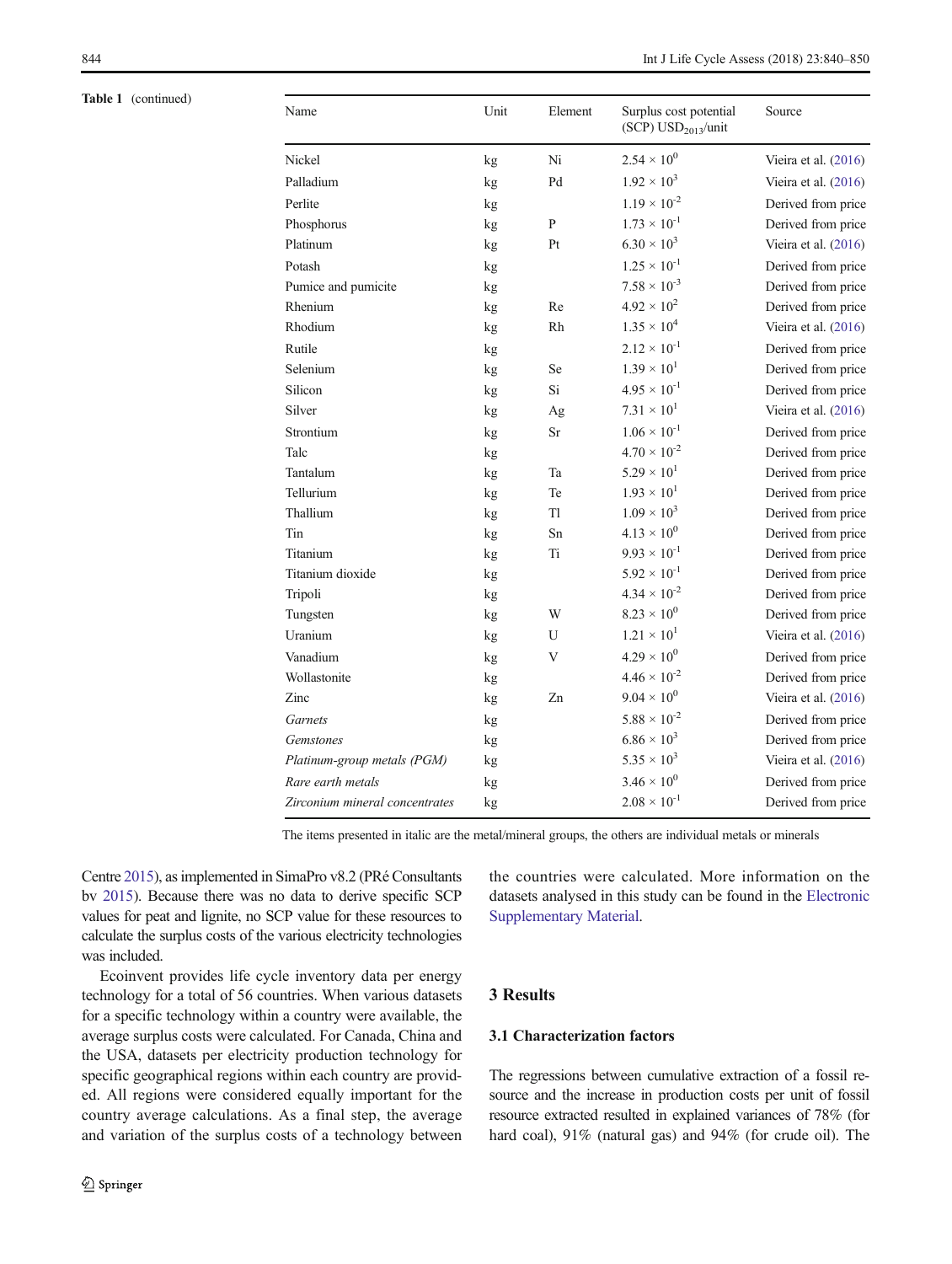Fig. 2 Log-linear relationships between the average price in 2013  $(USD<sub>2013</sub>/kg x)$  and surplus cost potential (USD $_{2013}$ /kg x) derived for reserves  $(R)$ . The 12 metals and platinum-group metals as a group for which Vieira et al. ([2016](#page-10-0)) derived SCP values were used. Note: both axes are presented in a logarithmic scale



regression statistics for each fossil resource are reported in the Electronic Supplementary Material.

Table [1](#page-3-0) shows the SCPs for the three fossil resources. The SCP value of crude oil is approximately 5.6 and 1.3 times larger than the SCP values of hard coal and natural gas, respectively.

As shown in Fig. 2, the surplus cost potential has a strong relationship with the price of a metal or mineral resource (explained variance of the regression is 92%). The intercepts of the log-linear relationship between price and SCPs is −0.70. This means that the SCP is typically a factor of 5  $(10^{0.70})$ smaller than the price of a metal or mineral resource. Table [1](#page-3-0) provides a list of SCP values for all resources, with a distinction between those empirically derived here (fossil resources), the mineral resources empirically derived by Vieira et al. [\(2016\)](#page-10-0) and the mineral resources derived on basis of the price.

## 3.2 Surplus costs of electricity generation

In Fig. 3, the surplus cost per megawatt hour of electricity produced is shown for every electricity production technology considered. Per electricity technology, the average over all countries is reported as well as the minimum and maximum surplus cost. Detailed results can be found in the Electronic Supplementary Material.

Hydroelectricity from run-of-river and from reservoir has the lowest surplus costs  $(0.3 \text{ to } 0.4 \text{ USD}_{2013}/\text{MWh})$ . With around 2 to 3 orders of magnitude difference, the three fossil-based energy production technologies result in the highest overall surplus costs (23 to 148  $\text{USD}_{2013}/\text{MWh}$ ). Nuclear, geothermal, photovoltaic and wind electricity production technologies result in intermediate results, namely between 1 and 8  $\text{USD}_{2013}/\text{MWh}$ . Note in this respect that the SCP for uranium obtained in our study is 0.02–  $0.06$  USD<sub>2013</sub>/GJ, converting from kilogram to gigajoules by its heat value of 500 GJ/kg (World Nuclear Association [2014\)](#page-10-0). This implies that the surplus cost potential of uranium as energy resource is 1.5–2.7 orders of magnitude lower than that of fossil resources.

From Fig. 3, it can also be seen that electricity production from wind shows the highest variability in SCP values, with approximately 2 orders of magnitude

Fig. 3 Surplus cost of different sources of electricity  $(USD_{2013}/$ MWh), calculated as the average of all country scores for that technology. The bars in this figure reflect the variability across countries considered showing the minimum and maximum country values

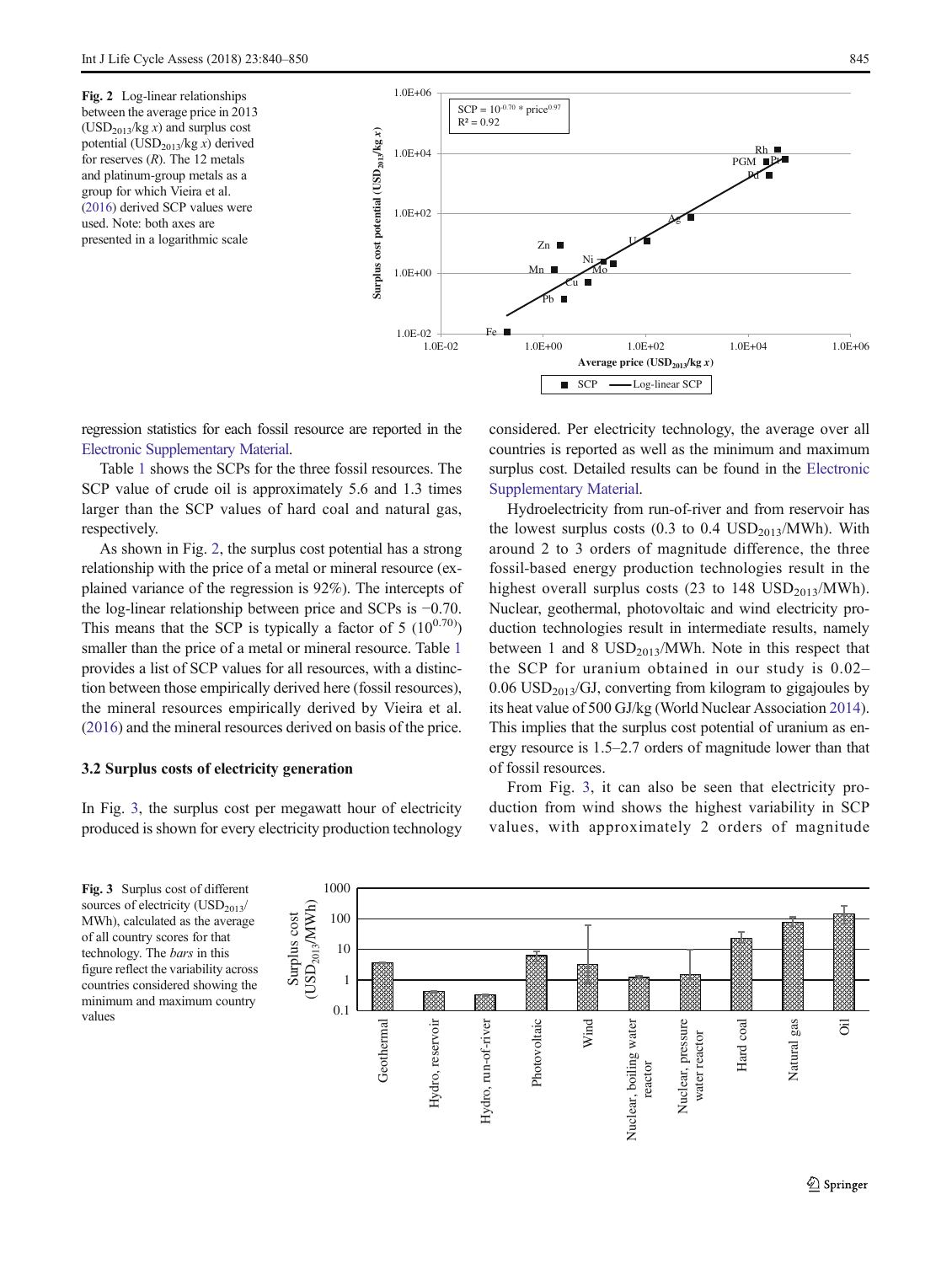Fig. 4 Relative contribution of fossil and mineral resources to the surplus costs of various sources of electricity production. Mineral resources that contribute with at least 5% of the total SCP score per technology are individually shown and the rest is grouped in the series 'Remaining'. The contribution for all three fossil resources is always displayed



difference between the minimum and maximum value. The high variability in SCPs observed for wind may be explained by regional differences in wind intensity. For wind-powered electricity, Russia, Ukraine and South Africa have the largest surplus costs per megawatt hour of electricity produced, whereas Indonesia, Mexico and Turkey obtain the lowest surplus costs.

In Fig. 4, the average relative contribution to the surplus costs per resource for each electricity source is shown. Mineral resources that contribute with at least 5% of the total SCP score per technology are individually shown and the rest is grouped in the series 'Remaining mineral resources'. The contribution for all three fossil resources is always displayed. We found that the surplus costs of fossil resource use are always higher compared to mineral resources. For the fossilbased electricity generation technologies, the relative contribution to the total surplus costs by fossil resources is always larger than 99%. For the renewable electricity production technologies, mineral resources contribute 8 to 29% to the overall surplus costs. Nuclear electricity production technologies show the largest contribution from mineral resource use (33–34%), mostly resulting from uranium. The mineral resources contributing with at least 5% of the total SCP are aluminium, nickel and zinc.

4 Discussion

#### 4.1 Comparison with other surplus cost methods

Existing LCIA methods focused on quantifying the surplus costs resulting from production of abiotic resources include EPS (Steen [1999](#page-10-0)), ReCiPe (Goedkoop and De Schryver [2009\)](#page-9-0), Ponsioen et al. [\(2014\)](#page-10-0) and the economic resource scarcity potential (ESP) (Schneider et al. [2014\)](#page-10-0). Although ESP includes the economic dimension, this method encompasses various elements aimed at identifying altogether supply risks associated with resources, aligning thus with criticality approaches. Because the ESPs per resource were not explicitly provided in Schneider et al. [2014](#page-10-0), the quantitative comparison with the approach here proposed was not possible to carry out. In EPS and ReCiPe, characterization factors (CFs) expressed as surplus costs were derived for mineral and fossil resources, whereas Ponsioen et al. [\(2014\)](#page-10-0) derived SCPs specifically for fossil resources. The SCPs for EPS and ReCiPe were retrieved from Steen ([1999](#page-10-0)), Goedkoop and De Schryver ([2009](#page-9-0)) and Roerbech et al. ([2014](#page-10-0)) to be compared with the SCPs here derived combined with those derived by Vieira et al. [\(2016](#page-10-0)) (see Fig. 5). The SCPs used for EPS and ReCiPe are available at the Electronic Supplementary Material.



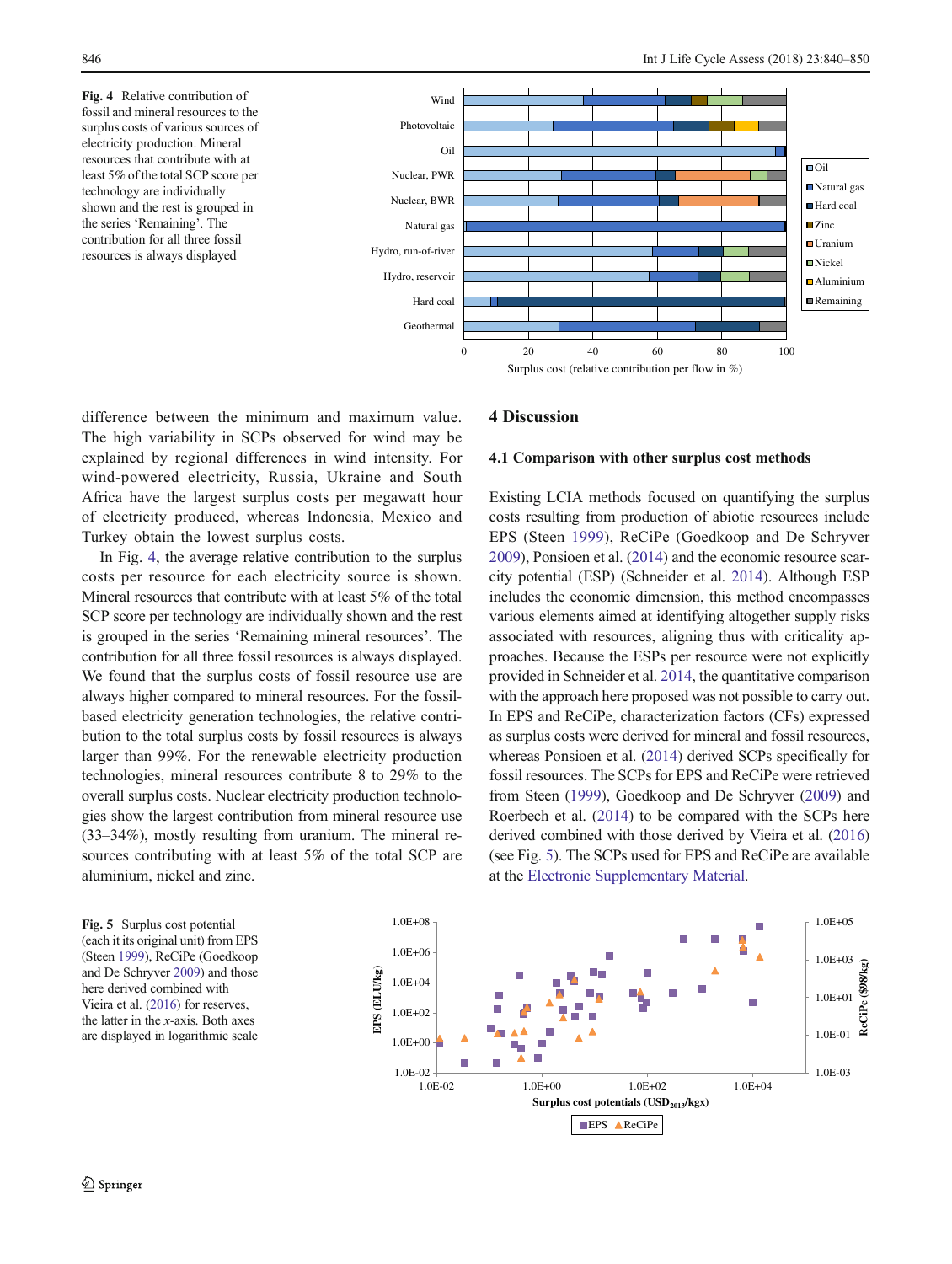In the EPS method (Steen [1999](#page-10-0)), future extraction costs in combined characterisation and weighting factors (ELU) per kilogram were calculated using future sustainable production technology costs. EPS covers a total of 69 resources, 65 mineral and 4 fossil (Roerbech et al. [2014](#page-10-0); Steen [1999](#page-10-0)), for which 41 also have SCPs. The SCPs here derived are in general lower (4 to 7 out of 41) than the CFs derived in EPS. For a specific resource, the SCPs here derived can be up to 2 orders of magnitude larger (for cesium) and 5 orders of magnitude lower (e.g. cadmium).

The characterization factors for resources expressed as surplus costs, expressed in US dollars from base year 1998, in ReCiPe were compared to both sets of SCPs derived in this paper. ReCiPe covers 20 mineral and 5 fossil resources. There were 20 resources covered by both methods. When comparing the values from ReCiPe and the SCPs here derived, there is a maximum of 2 orders of magnitude difference. Although both ReCiPe and the surplus cost method here proposed both assess the extra costs to be paid for extracting future resources, there are key differences between both methods. Our SCP calculations apply mine-specific data for determining relationships between the extraction of resources and the increase in production costs, whereas ReCiPe adopted one constant value. Another important difference is the discounting of future costs applied in the ReCiPe method. In the method applied here, it was chosen not to apply discounting because, according to Hellweg et al. [\(2003\)](#page-9-0), discounting across generations because of pure time preference should not be applied in LCA.

Ponsioen et al. ([2014](#page-10-0)) derived three sets of characterization factors expressed as surplus costs for fossil fuels only using a method which combines a marginal modelling approach, future production scenarios and discounting. The surplus cost values derived in Ponsioen et al. ([2014](#page-10-0)) with zero discounting (egalitarian perspective) for crude oil, hard coal and natural gas were, respectively, 15.4, 7.4 and 3.4  $\text{USD}_{2013}$  per gigajoule (converted with Bureau of Labor Statistics [\(2014\)](#page-9-0) from US dollars from base year 1998 to 2013). These SCP values are in the same order of magnitude as those obtained in this paper. The difference in the SCPs obtained can be explained by the difference in modelling approach (average vs marginal) and by the use of more recent data in this paper compared to Ponsioen et al. [\(2014\)](#page-10-0).

## 4.2 Limitations

Our analysis is not without uncertainties which are further discussed below. First, we assumed that cost increases are expected from future extractions following the cumulative cost curves derived from current practice. Although there are several effects of resource extraction leading to cost increase, such as the need to use lower ore grade, more remote and more difficult to process deposits, new technology and innovations and new discoveries can lead to cost decreases (Humphreys [2013;](#page-9-0) Svedberg and Tilton [2006](#page-10-0); Tilton and Lagos [2007;](#page-10-0) Yaksic and Tilton [2009](#page-10-0)). For fossil resources, future technology development is accounted for in the estimates made by the International Energy Agency [\(2013\)](#page-9-0). For mineral resources, technological innovation, economies of scale and new discoveries may partly offset higher costs of extracting resources (Crowson [2012;](#page-9-0) Curry et al. [2014\)](#page-9-0). Reserves beyond 20–30 years of consumption are rarely identified (Yaksic and Tilton [2009](#page-10-0)), meaning that new mining projects with lower costs than other running mines in the future may occur. For instance, over the past 30 years, copper resources have more than doubled (Tilton and Lagos [2007\)](#page-10-0). However, over more than a century, copper extraction costs show neither great rise nor fall (Svedberg and Tilton [2006](#page-10-0)). Despite these observations, potential cost reductions due to new technology development were not included in the SCP calculations of minerals because this is unpredictable (Tilton and Lagos [2007;](#page-10-0) Yaksic and Tilton [2009\)](#page-10-0). Neglecting these potential future cost reductions in the mineral SCP calculations implies an even lower contribution of mineral resources to the electricity resource footprint.

For the calculation of SCPs for fossil resources, future cost and production estimates from the International Energy Agency ([2013](#page-9-0)) were used. Of course, these are forecasts determined on basis of the depletion of current basin sites and the development and use of new technologies for each specific fossil fuel, both of which are uncertain (International Energy Agency [2013\)](#page-9-0).

The choice to integrate until MFE supposes that all the resource is consumed in the end, although there will be exponentially rising costs. This may not be realistic for resources that can be substituted by more abundant alternative resources. For mineral resources, this assumption can be tested by considering two types of reserve estimates: (1) reserves, which include only identified reserves that are presently economically viable and are likely to be consumed in the shortterm future, and (2) ultimate recoverable resource (URR), which is by definition the ultimate quantity of economically viable reserves over all of human time. As an attempt to estimate URR, also called ultimately extractable reserves (UER) and extractable global resource (EGR), as explored by UNEP [\(2011a\)](#page-10-0), a rough estimate of URR defined as 0.01% of the total amount in the crust to 3 km depth will be used. However, it should be noted that this estimate is highly uncertain because of unknown future circumstances that will continue to influence and modify economic viability and so the final URR estimate. SCPs derived with URR as reserve estimate are on average a factor 3 higher with a maximum of a factor of 5.7 larger than those derived with reserves (see Electronic Supplementary Material). Using the SCPs based on URR, we found a larger contribution of mineral resources compared to SCPs derived with reserves. For the renewable electricity production technologies, mineral resources contribute 8–29% (reserves scenario) and 17–46% (ultimate recoverable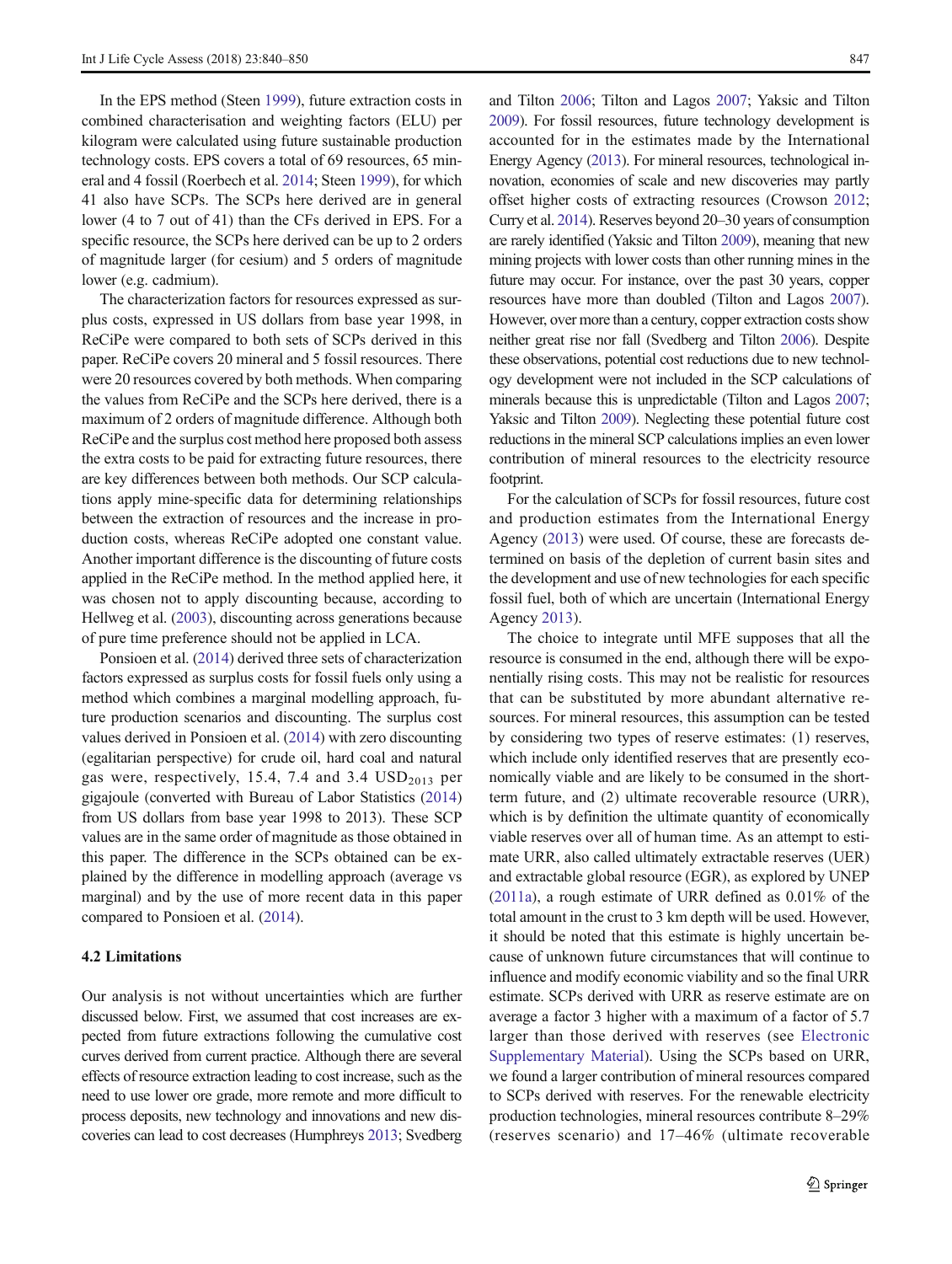resource scenario) to the overall surplus costs. For nuclear technologies, the difference is up to 20% more contribution for URR from mineral resources. For fossil resources, only one reserve estimate was used, based on International Energy Agency [\(2013\)](#page-9-0) estimates. Depending on climate policies and the future development of renewable energy resources, it is unclear whether all the fossil reserves will be actually consumed by society.

In Vieira et al. ([2016\)](#page-10-0), SCP values were derived for 12 metals and for the group platinum-group metals using minespecific tonnage and production costs. To allow the applicability of the SCP method within LCA practice, SCP values were derived for over 60 metals, minerals and mineral resource groups extrapolating from price data from 2013. Prices were used because a good correlation was found between the 13 SCP values explicitly derived in Vieira et al. [\(2016\)](#page-10-0) and their prices. However, we would like to emphasize that this does not imply that there is a causative relationship between current price and SCP. Also, despite the high correlation found, some of the metals deviate from the regression line. For instance, the SCP derived empirically for zinc for reserves is  $9.0 \text{ USD}_{2013}/\text{kg}$  whereas the value determined with the price correlation is a factor of 22 smaller  $(0.4 \text{ USD}_{2013}/\text{kg})$ . This implies that metals which are co-mined predominantly in zinc deposits, as is the case for indium, may also be underestimated when their SCP values are derived on basis of the price correlation. For photovoltaic electricity production, the technology is often associated with indium (Öhrlund [\(2011](#page-10-0)). Indium has the largest contribution to the total surplus cost per megawatt hour for photovoltaic but still smaller than 1%. If the SCP for indium is directly derived from the zinc SCP via (PRICE<sub>indium</sub> / PRICE<sub>zinc</sub>)  $\times$  SCP<sub>zinc</sub>, the SCP of indium reserves increases from  $1.0 \times 10^2$  to  $2.6 \times 10^3$  USD<sub>2013</sub>/kg. Although this is a significant increase in SCP, the contribution of indium to the total surplus costs of the PV example above becomes 2% with fossil resources remaining the dominant factor.

Also, there are various limitations with using prices. Prices fluctuate due to factors other than mining and milling costs, which are the ones considered in the SCP approach. For instance, if demand rises much faster than the production capacity of mines, prices increase even with constant production costs because of lack of equilibrium between supply and demand. The price data used for extrapolation is average data for global trade of that metal or mineral. This means that price of both primary as well as secondary material, when applicable, is considered. This is particularly relevant for metals where supply from recycling and the difference between the prices of primary and secondary sources are large (Reck and Graedel [2012\)](#page-10-0). For instance, 'base metals' such as iron, copper and zinc have end-of-life recycling rates of above 50% (UNEP [2011b](#page-10-0)) implying that the price of these scrap metals in also lower than from primary sources. Finally, using the average

prices of 2013 instead of long-run trend prices as a predictor for mineral SCPs is also a point for discussion. Prices reflect market and geopolitical conditions and policy, thus other than resource scarcity, at a certain moment in time. There can be significant differences between real prices and long-run trend prices (Cuddington and Nülle [2014;](#page-9-0) Rossen [2015](#page-10-0); Tilton and Lagos [2007](#page-10-0)). Yaksic and Tilton ([2009](#page-10-0)) argue that long-run trend prices offer the most useful insights regarding mineral depletion, and Tilton and Lagos ([2007](#page-10-0)) state that the long-run future equilibrium price can be assumed to converge toward production cost all other things being equal. For this reason, the correlation between SCPs and long-run trend prices was analysed as well (see Electronic Supplementary Material). According to Rossen ([2015\)](#page-10-0), the long-run price trend lasts longer than 70 years so average prices for a period larger than 70 years were used, whenever available. The log-linear relationship between surplus cost potential and the long-run trend price of a metal or mineral resource has an explained variance of 92% and an intercept of −0.50. This means that the SCP is typically a factor of 3  $(10^{0.50})$  smaller than the price of a metal or mineral resource, whereas when using the real price of 2013, it was a factor of 5. Also, comparing prices from 2013 and long-term (historical) prices, we found a linear relationship with a high explained variance  $(R^2 = 0.93)$  (see Fig. S2 in the Electronic Supplementary Material).

The datasets used for the electricity production technologies are from ecoinvent v3.2. In life cycle inventory libraries, data for capital goods is only roughly modelled and thus incomplete and of relatively poor quality so the surplus costs here calculated may be underestimated (Arvesen and Hertwich [2012](#page-9-0)). Also, in the calculation of the surplus costs, SCP values for lignite and peat were set at zero because there was no data to derive specific SCP values for these fossil fuels. If we adopt the SCP value of hard coal for lignite and peat as a first proxy, the surplus costs of all electricity technologies considered change less than 8% (see Electronic Supplementary Material for details).

## 5 Conclusions

The Surplus Cost Potentials calculated for fossil and mineral resources in our study can be considered as a useful step toward a coherent comparison of resource scarcity caused by renewable and non-renewable electricity production technologies. Of course, SCP is an extra life cycle impact assessment indicator next to others that cover other environmental effects, when comparing different electricity production technologies. Fossil and mineral resources have been assessed in the same way, both based on cost-cumulative production relationships as basis to derive SCP values. There are, however, two main differences between them: (1) the SCPs for fossil resources have been derived using past as well as future costs whereas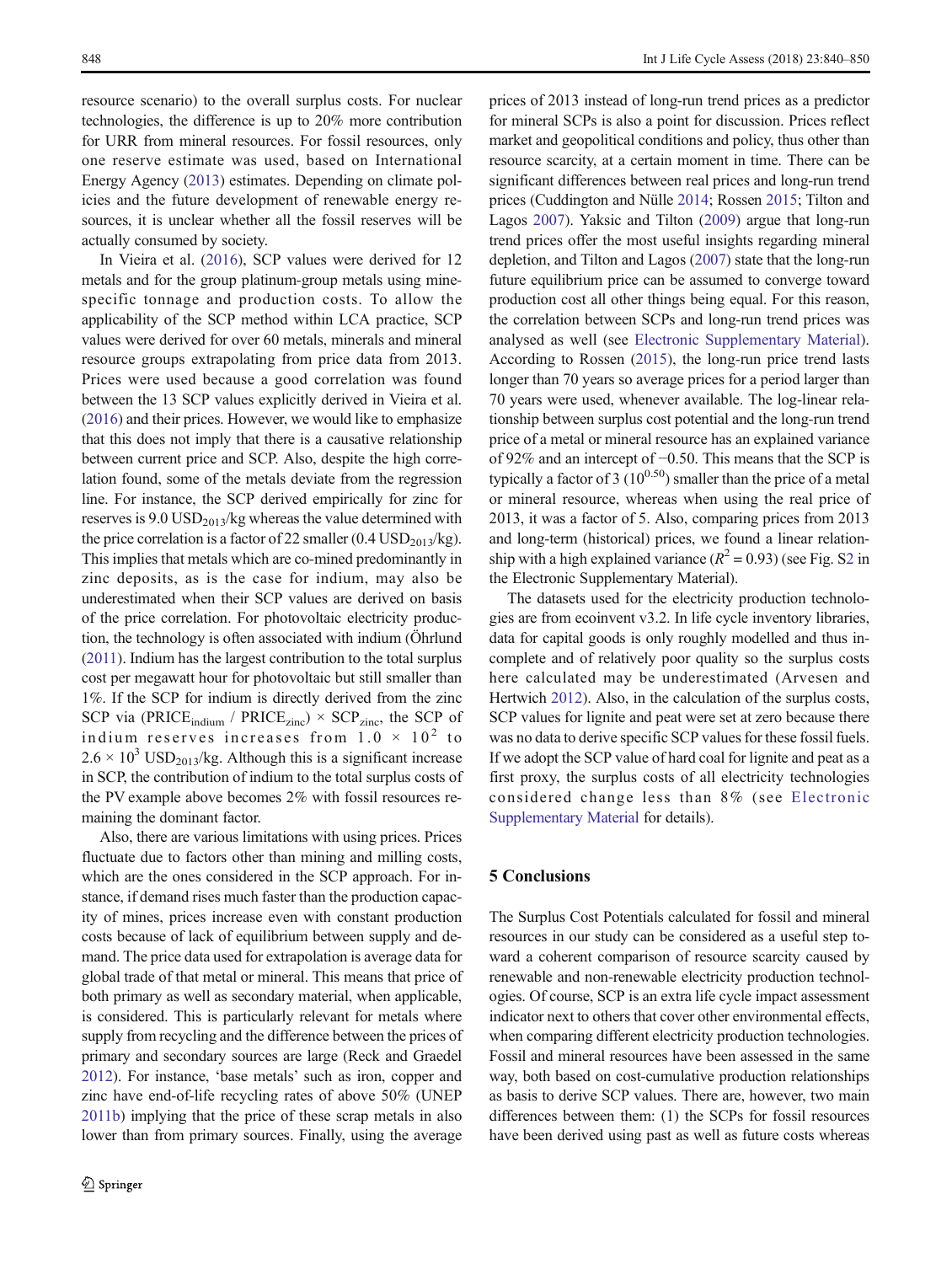<span id="page-9-0"></span>the mineral SCPs have been derived by using current cost data of individual mines only, and (2) for minerals, two reserve estimates were used whereas for fossils only one estimate for future production was used. Fossil fuels always dominate surplus costs of electricity production compared to mineral resources, even for renewable technologies that do not require burning of fossil fuels to produce electricity. The electricity production technologies fuelled by fossil resources result in the largest surplus costs and hydropower from reservoir and run-of-river have the lowest surplus costs per megawatt hour produced. This case study shows that the surplus cost method facilitates the evaluation of trade-offs between mineral and fossil resource use in life cycle assessment.

Acknowledgements This research was funded by the European Commission under the 7th framework program on environment; ENV.2009.3.3.2.1: LC-IMPACT—Improved Life Cycle Impact Assessment methods (LCIA) for better sustainability assessment of technologies, grant agreement number 243827. M. Vieira was further supported by the Dutch National Institute for Public Health and the Environment RIVM-project S/607020, Measurably Sustainable within the spearhead Healthy and Sustainable Living Environment, commissioned by the Director-General of RIVM and run under the auspices of RIVM's Science Advisory Board. We thank the ecoinvent centre for support in correcting the datasets for Ferro alloys as well as two anonymous reviewers for their comments and helpful suggestions.

#### Compliance with ethical standards

Conflict of interest The authors declare no conflict of interest.

Open Access This article is distributed under the terms of the Creative Commons Attribution 4.0 International License (http:// creativecommons.org/licenses/by/4.0/), which permits unrestricted use, distribution, and reproduction in any medium, provided you give appropriate credit to the original author(s) and the source, provide a link to the Creative Commons license, and indicate if changes were made.

## References

- Alam MM, Murad MW, Noman AHM, Ozturk I (2016) Relationships among carbon emissions, economic growth, energy consumption and population growth: Testing Environmental Kuznets Curve hypothesis for Brazil, China, India and Indonesia. Ecol Indic 70:466– 479
- Arvesen A, Hertwich EG (2012) Assessing the life cycle environmental impacts of wind power: a review of present knowledge and research needs. Renew Sust Energ Rev 16:5994–6006
- Bureau of Labor Statistics (2014) United States Department of Labor. CPI Inflation Calculator. [www.bls.gov/data/inflation\\_calculator.htm](http://www.bls.gov/data/inflation_calculator.htm). Accessed 9 July 2014
- Crowson PCF (2011) Mineral reserves and future minerals availability. Miner Econ 24:1–6
- Crowson P (2012) Some observations on copper yields and ore grades. Resour Policy 37:59–72
- Cuddington JT, Nülle G (2014) Variable long-term trends in mineral prices: the ongoing tug-of-war between exploration, depletion, and technological change. J Int Money Finance 42:224–252
- Curry JA, Ismay MJL, Jameson GJ (2014) Mine operating costs and the potential impacts of energy and grinding. Miner Eng 56:70–80
- Dewulf J, Benini L, Mancini L, Sala S, Blengini GA, Ardente F, Recchioni M, Maes J, Pant R, Pennington D (2015) Rethinking the area of protection "natural resources" in life cycle assessment. Environ Sci Technol 49:5310–5317
- Dixon C (2009) What's the relationship between cost and price? [http://](http://cdixon.org/2009/10/17/whats-the-relationship-between-cost-and-price/) [cdixon.org/2009/10/17/whats-the-relationship-between-cost-and](http://cdixon.org/2009/10/17/whats-the-relationship-between-cost-and-price/)[price/](http://cdixon.org/2009/10/17/whats-the-relationship-between-cost-and-price/). Accessed 1 July 2016
- Drielsma JA, Russel-Vaccari AJ, Drnek T, Brady T, Weihed P, Mistry M, Perez Simbor L (2016) Mineral resources in life cycle impact assessment—defining the path forward. Int J Life Cycle Assess 21: 85–105
- Ecoinvent centre (2015) ecoinvent v3.2. [www.ecoinvent.org](http://www.ecoinvent.org). Accessed 6 May 2016
- Euratom Supply Agency (2015) ESA average uranium prices. [http://ec.](http://ec.europa.eu/euratom/observatory_price.html) [europa.eu/euratom/observatory\\_price.html](http://ec.europa.eu/euratom/observatory_price.html). Accessed 3 June 2015
- European Commission-Joint Research Centre Institute for Environment and Sustainability (EC-JRC - IES) (2011) Recommendations for life cycle impact assessment in the European context—based on existing environmental impact assessment models and factors. European Union. [http://eplca.jrc.ec.europa.eu/uploads/ILCD-](http://eplca.jrc.ec.europa.eu/uploads/ILCD-Recommendation-of-methods-for-LCIA-def.pdf)[Recommendation-of-methods-for-LCIA-def.pdf.](http://eplca.jrc.ec.europa.eu/uploads/ILCD-Recommendation-of-methods-for-LCIA-def.pdf) Accessed 4 November 2013
- Goedkoop M, De Schryver A (2009) Mineral resource depletion. In: Goedkoop M, Heijungs R, Huijbregts, MAJ, De Schryver A, Struijs J, Van Zelm R (ed) ReCiPe 2008: a life cycle impact assessment method which comprises harmonised category indicators at the midpoint and the endpoint level. Report I: characterisation factors, first edition. Ministerie van Volkhuisvesting, Ruimtelijke Ordening en Milieubeheer, Den Haag, pp 108–117
- Haseeb M, Hassan S, Azam M (2016) (Advanced online publication) Rural–urban transformation, energy consumption, economic growth, and CO2 emissions using STRIPAT model for BRICS countries. Environ Prog Sustain Energy
- Hellweg S, Hofstetter TB, Hungerbühler K (2003) Discounting and the environment: should current impacts be weighted differently than impacts harming future generations? Int J Life Cycle Assess 8:8–18
- Hertwich EG, Gibon T, Bouman EA, Arvesen A, Suh S, Heath GA, Bergesen JD, Ramirez A, Vega MI, Shi L (2014) Integrated lifecycle assessment of electricity-supply scenarios confirms global environmental benefit of low-carbon technologies. Proc Natl Acad Sci U S A 112:6277–6282
- Humphreys D (2013) Long-run availability of mineral commodities. Miner Econ 26:1–11
- International Energy Agency (2013) Resources to reserves 2010. Oil, gas and coal technologies for the energy markets of the future
- International Energy Agency (2015) World energy outlook 2015. International Energy Agency, Paris. [http://www.iea.org/](http://www.iea.org/publications/freepublications/publication/WEB_WorldEnergyOutlook2015ExecutiveSummaryEnglishFinal.pdf) publications/freepublications/publication/WEB [WorldEnergyOutlook2015ExecutiveSummaryEnglishFinal.pdf](http://www.iea.org/publications/freepublications/publication/WEB_WorldEnergyOutlook2015ExecutiveSummaryEnglishFinal.pdf). Accessed 22 January 2016
- IPCC (2014) Climate change 2014: synthesis report. Contribution of Working Groups I, II and III to the Fifth Assessment Report of the Intergovernmental Panel on Climate Change [Core Writing Team, R.K. Pachauri and L.A. Meyer (eds.)]. IPCC, Geneva, Switzerland, 151 pp. [http://www.ipcc.ch/pdf/assessment-report/ar5/syr/SYR\\_](http://www.ipcc.ch/pdf/assessment-report/ar5/syr/SYR_AR5_FINAL_full_wcover.pdf) [AR5\\_FINAL\\_full\\_wcover.pdf](http://www.ipcc.ch/pdf/assessment-report/ar5/syr/SYR_AR5_FINAL_full_wcover.pdf). Accessed 22 January 2016
- Jungbluth N, Frischknecht R (2010) Cumulative energy demand. In: Hischier R, Weidema B (eds) Implementation of life cycle impact assessment methods. St Gallen, Ecoinvent centre, pp 33–40
- Kelly TD, Matos GR (2013) Historical statistics for mineral and material commodities in the United States (2013 version): U.S. Geological Survey Data Series 140. [http://minerals.usgs.gov/minerals/pubs/](http://minerals.usgs.gov/minerals/pubs/historical-statistics/) [historical-statistics/.](http://minerals.usgs.gov/minerals/pubs/historical-statistics/) Accessed 3 June 2015